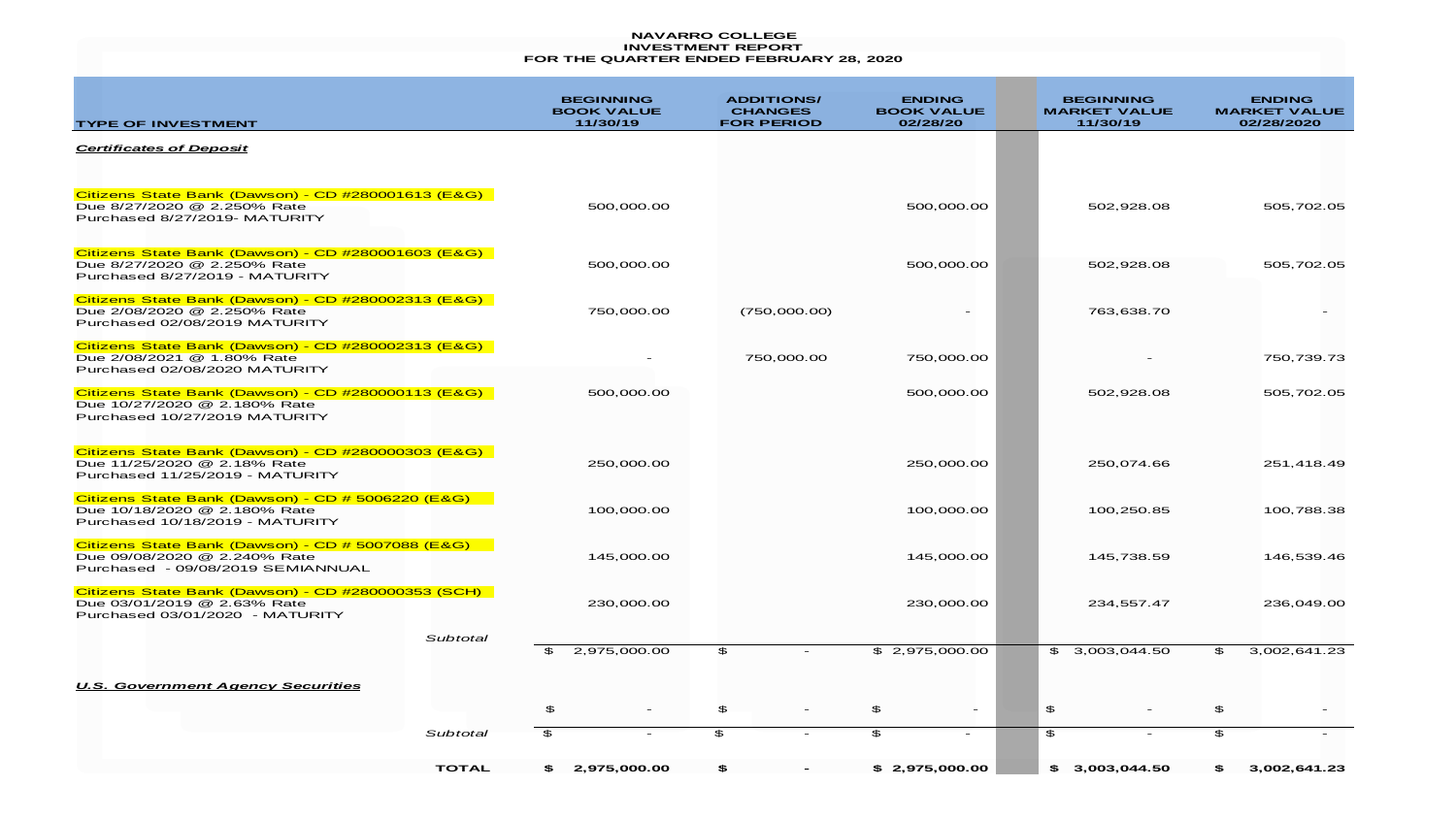### **NAVARRO COLLEGE INVESTMENT REPORT RECAP** FOR THE QUARTER ENDED FEBRUARY 28, 2020

#### RECAP OF INVESTMENTS BY FUND

| <b>TYPE OF INVESTMENT</b>                              | <b>ENDING</b><br><b>BOOK VALUE</b><br>02/28/20 | <b>Educational and</b><br><b>General Fund</b> | <b>Debt Service</b><br><b>Fund</b> | <b>Auxiliary</b><br><b>Fund</b> | Agency<br><b>Fund</b> | <b>Plant</b><br>Fund | <b>Student</b><br><b>Financial</b><br><b>Aid Fund</b> |
|--------------------------------------------------------|------------------------------------------------|-----------------------------------------------|------------------------------------|---------------------------------|-----------------------|----------------------|-------------------------------------------------------|
| Citizens State Bank (Daw son) - CD #5007088            | 145,000.00                                     | 145,000.00                                    |                                    |                                 |                       |                      |                                                       |
| Citizens State Bank (Daw son) - CD #5006220            | 100,000.00                                     | 100,000.00                                    |                                    |                                 |                       |                      |                                                       |
| Citizens State Bank (Daw son) - CD# 280000113          | 500,000.00                                     | 500,000.00                                    |                                    |                                 |                       |                      |                                                       |
| Citizens State Bank (Daw son) - CD# 280000303          | 250,000.00                                     | 250,000.00                                    |                                    |                                 |                       |                      |                                                       |
| Citizens State Bank (Daw son) - CD# 280000353          | 230,000.00                                     |                                               |                                    |                                 |                       |                      | 230,000.00                                            |
| Citizens State Bank (Daw son) - CD# 280002313          | 750,000.00                                     | 750,000.00                                    |                                    |                                 |                       |                      |                                                       |
| Citizens State Bank (Daw son) - CD# 280001613          | 500,000.00                                     | 500,000.00                                    |                                    |                                 |                       |                      |                                                       |
| Citizens State Bank (Daw son) - CD# 280001603          | 500,000.00                                     |                                               | 500,000.00                         |                                 |                       |                      |                                                       |
|                                                        | \$<br>2,975,000.00 \$                          | 2,245,000.00 \$                               | 500,000.00 \$                      | $0.00$ \$                       | 0.00 S                | 0.00S                | 230,000.00                                            |
| February 28, 2020 Benchmark Rates:                     |                                                |                                               |                                    |                                 |                       |                      |                                                       |
| TexStar Local Government Investment Service            | 1.5641%                                        |                                               |                                    |                                 |                       |                      |                                                       |
| Rates and market values are from the February 28, 2020 |                                                |                                               |                                    |                                 |                       |                      |                                                       |
| The Wall Street Journal                                |                                                |                                               |                                    |                                 |                       |                      |                                                       |
| <b>Federal Funds Rate</b>                              | 2.5000%                                        |                                               |                                    |                                 |                       |                      |                                                       |
| Treasury Bill - 26 w eeks                              | 2.4600%                                        |                                               |                                    |                                 |                       |                      |                                                       |

We, the investment officers of Navarro College District, swear that, to the best of our know ledge, this report displays Navarro College's investment portfolio as of February 28, 2020. We further swear that transactions involving this investment portfolio are in compliance with Navarro College's Investment Policy and Strategy and the provisions of the Public Funds Investment Act, Chapter 2256, and amendments of the Texas Government Code.

Prepared by:

Investment Officer Namas  $2 - 28 - 20$ Date  $2 - 28 - 20$  Investment Officer

Juisa  $2 - 28 - 20$ Date

Thomas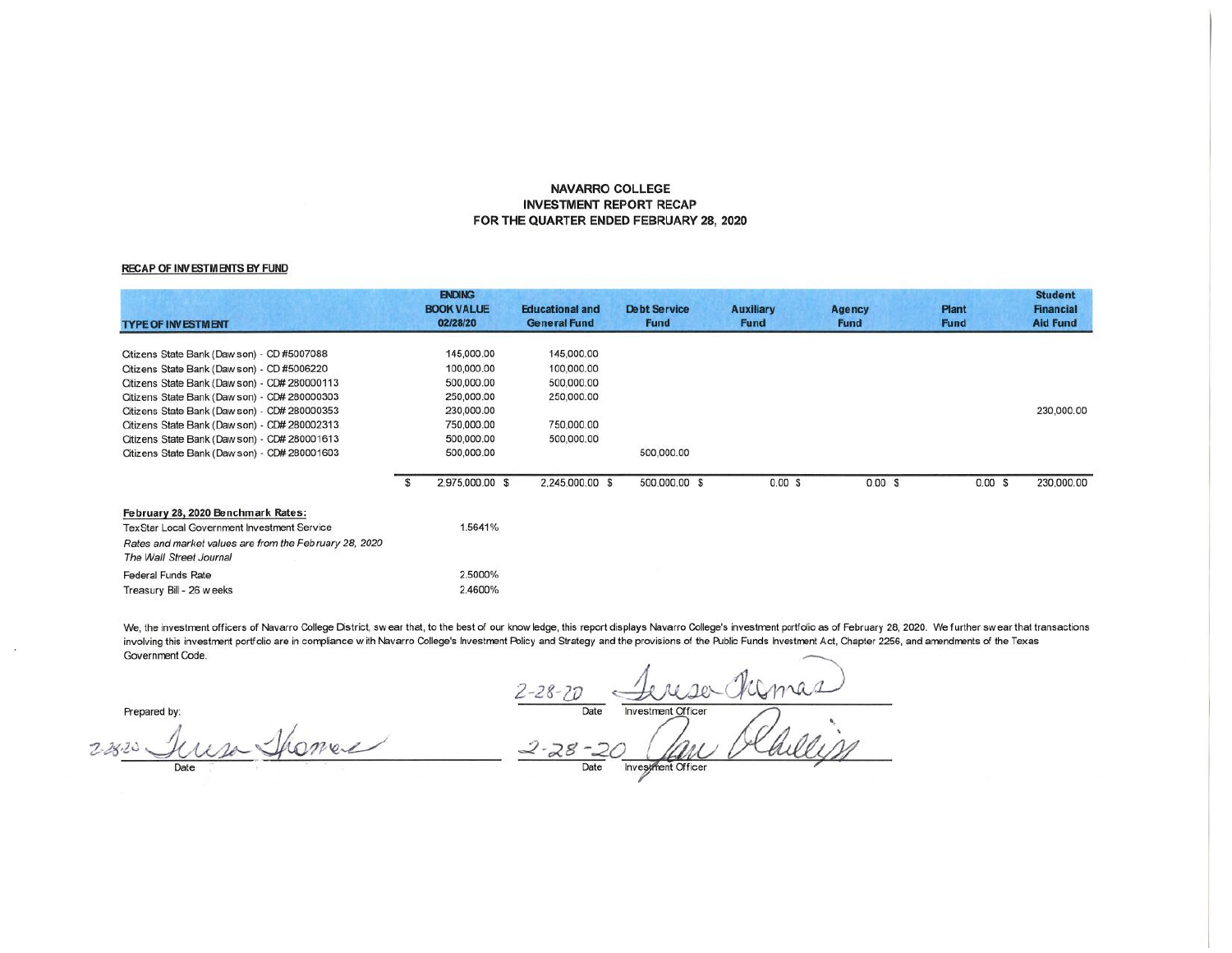## **NAVARRO COLLEGE PLEDGED COLLATERAL BY BANK TO SECURE CASH AND CERTIFICATES OF DEPOSIT FOR THE QUARTER ENDED FEBRUARY 28, 2020**

| <b>Entity</b>                     | <b>Per Bank</b><br>Cash | <b>CDs</b>   | <b>Total</b><br><b>Deposits</b> | <b>FDIC</b><br>Insurance | Pledged<br><b>Collateral</b> | Type of<br><b>Collateral</b>                            |
|-----------------------------------|-------------------------|--------------|---------------------------------|--------------------------|------------------------------|---------------------------------------------------------|
| <b>Prosperity Bank</b>            | \$20,647,064.33         | $\sim$       | \$20,647,064.33                 | 250,000.00<br>\$         | 30,929,235.41<br>S           | Mortgage backed securities and Government agency issues |
| Citizens National Bank-Waxahachie | 51,265.85               | ٠            | 51,265.85                       | 250,000.00               | 250,000.00                   | Letter of Credit                                        |
| Citizens National Bank-Midlothian | 16,048.88               |              | 16,048.88                       |                          |                              |                                                         |
| Incommons Bank-Mexia              | 13,649.46               |              | 13,649.46                       | 250,000.00               |                              |                                                         |
| Citizens State Bank (Dawson)      | $\blacksquare$          | 2,975,000.00 | 2,975,000.00                    | 250,000.00               | 4,325,947.34                 | Mortgage backed securities                              |
|                                   |                         |              |                                 |                          |                              |                                                         |
| <b>TOTAL</b>                      | 20,728,028.52           | 2,975,000.00 | 23,703,028.52                   | \$1,000,000.00           | 35,505,182.75                |                                                         |